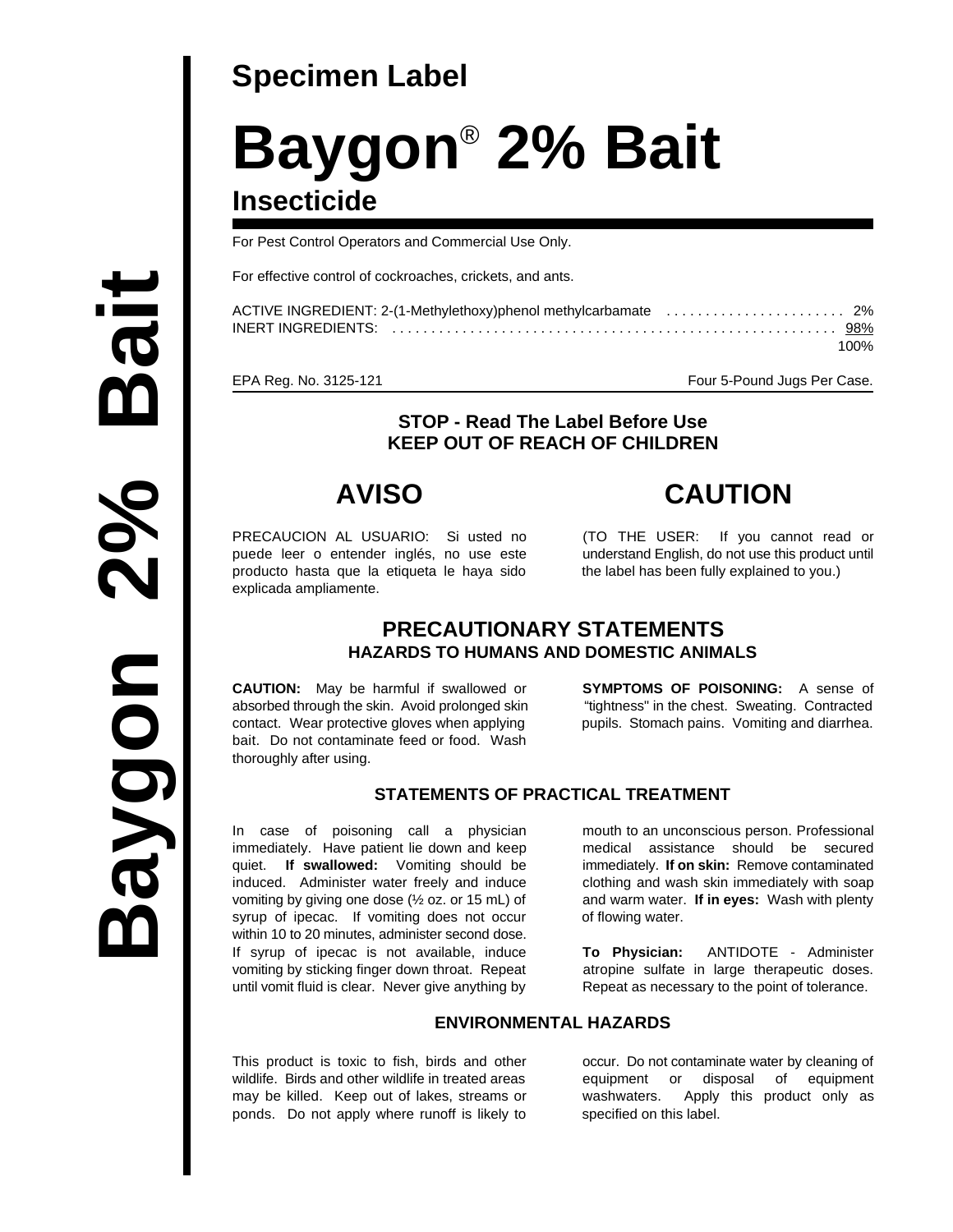### **DIRECTIONS FOR USE**

It is a violation of Federal law to use this product in a manner which are inaccessible to children such as cracks and inconsistent with its labeling. crevices. (Do not make crack and crevice applications in

**IMPORTANT:** Read these entire Directions and Conditions **portions** portions of buildings where animals can feed on bait. of Sale before using BAYGON 2% Bait. Use approximately 4 ounces of bait per 1,000 sq ft of

**CONDITIONS OF SALE:** THE DIRECTIONS ON THIS Repeat as necessary. Keep out of reach of children. LABEL WERE DETERMINED THROUGH RESEARCH TO BE APPROPRIATE FOR THE CORRECT USE OF THIS For Use By Pest Control Operators in Restaurants (food PRODUCT. THIS PRODUCT HAS BEEN TESTED UNDER areas), Poultry Packing, Red Meat Packing and Food DIFFERENT ENVIRONMENTAL CONDITIONS BOTH Processing Plants, including plants that are Federally INDOORS AND OUTDOORS UNDER CONDITIONS Inspected, as well as food processing areas of stores, SIMILAR TO THOSE THAT ARE ORDINARY AND warehouses, Government Offices, Public Buildings and CUSTOMARY WHERE THE PRODUCT IS TO BE USED. Institutions. INSUFFICIENT CONTROL OF PESTS OR PLANT INJURY MAY RESULT FROM THE OCCURRENCE OF Apply bait on paper, pasteboard, or other material that EXTRAORDINARY OR UNUSUAL CONDITIONS, OR FROM will permit removal. Locate these bait stations on FAILURE TO FOLLOW LABEL DIRECTIONS. IN ADDITION, window sills, on floor near walls, in storage areas and FAILURE TO FOLLOW LABEL DIRECTIONS MAY CAUSE other areas where insects have been observed. Maintain INJURY TO ANIMALS, MAN, AND DAMAGE TO THE strict account of location and number of bait stations. Do ENVIRONMENT. BAYER OFFERS, AND THE BUYER not apply bait in edible product areas until operations ACCEPTS AND USES, THIS PRODUCT SUBJECT TO THE have ceased for the day. Remove all bait stations from CONDITIONS THAT EXTRAORDINARY OR UNUSUAL the edible products areas before resuming operations. ENVIRONMENTAL CONDITIONS, OR FAILURE TO FOLLOW LABEL DIRECTIONS ARE BEYOND THE Before applications are to be made in food processing plants CONTROL OF BAYER AND ARE, THEREFORE, THE that are inspected under the Meat and Poultry Inspection RESPONSIBILITY OF THE BUYER. **Program of USDA, a blue dye must be mixed as follows with** 

BAYGON 2% Bait insecticide, a ready-to-use product, is very stations: effective for the control of ants (except California), crickets and the following cockroaches listed below. It gives rapid kill (1) To each 5 lb container of bait add 6 teaspoonfuls of a of these insects including those resistant to certain blue food color dye (FD&C Blue No. 1). chlorinated hydrocarbon and phosphate insecticides. Crickets and roaches die quickly after feeding on the bait. (2) Thoroughly mix by shaking or mechanical means until Apply as needed to control the target pests. The table of the dye is uniformly distributed throughout the bait.

**Do not formulate this product into other end use products.**

Cockroaches: American, Brown, Brown banded, German, and Oriental roaches.

**Crickets** 

Ants (including carpenter ants) (except California)

For use in Homes, Apartment Buildings, Stores, Restaurants (non-food areas), Warehouses, Government Offices, Public Buildings and Institutions.

Apply bait lightly to floors near baseboards, in closets, under sinks and refrigerators, around and inside garbage cans, and in other areas where insects are found but California.) Do not apply to animals. Do not treat space and scatter lightly so that bait is barely visible.

the bait before entering the plant and setting out the bait

- 
- 

Do not store BAYGON 2% Bait in or around such processing plants.

**For Use in Research Facilities:** The use of BAYGON in research animal quarters for pest control will **not** induce changes in liver microsomal enzyme activity in these animals. BAYGON 2% Bait should not be applied directly on animals nor applied where animals can feed on the bait.

**For Outdoor Use around patios, driveways, sidewalks, and foundations only.** Apply bait evenly in a band 2 to 3 feet wide at the rate of 4 oz per 1000 sq ft around foundations, patios, driveways, or sidewalks, taking care to treat any cracks or crevices. For maximum effectiveness treat beneath concrete drain splashpans.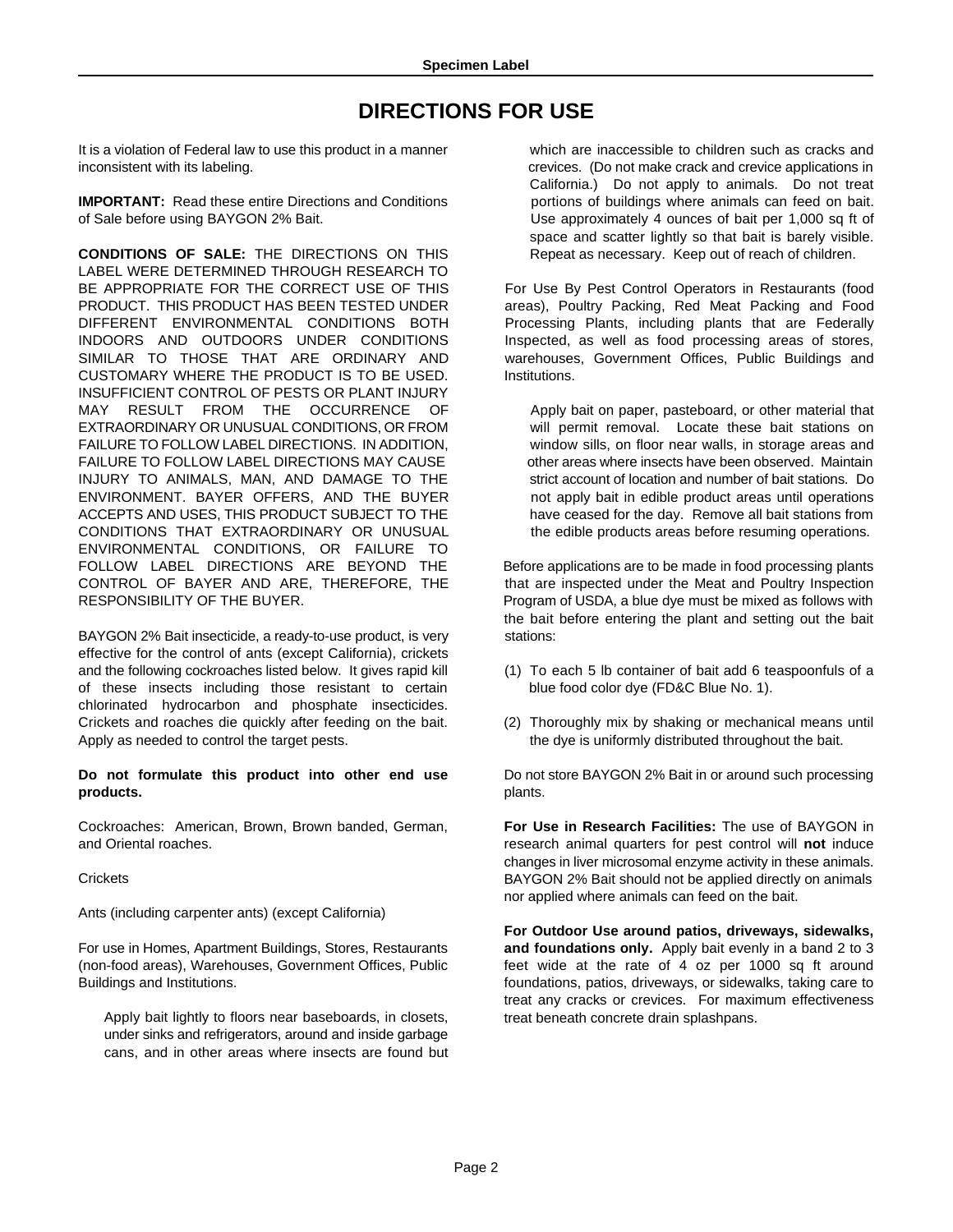#### **RESTRICTIONS**

Do not apply to floors or other surfaces likely to be contacted by children or pets.

#### **STORAGE AND DISPOSAL**

Do not contaminate water, food or feed by storage or disposed of as directed below. In spill or leak incidents, keep

**Pesticide Storage:** Store in a cool, dry place and in such a or any other assistance that may be necessary. The Bayer manner as to prevent cross contamination with other Kansas City Emergency Response Telephone No. is 800pesticides, fertilizers, food, and feed. Store in original 414-0244 or contact Chemtrec at 800-424-9300. container and out of the reach of children, preferably in a locked storage area. **Pesticide Disposal:** Wastes resulting from the use of this

Handle and open container in a manner as to prevent disposal facility. spillage. If the container is leaking or material spilled for any reason or cause, carefully sweep material into a pile. Refer **Container Disposal:** Completely empty container. Then to Precautionary Statements on label for hazards associated dispose of empty container in a sanitary landfill or by with the handling of this material. Do not walk through spilled incineration, or, if allowed by State and local authorities, by material. Material that cannot be used as directed should be burning. If burned, stay out of smoke.

Date of Draft: 12/15/96 Supersedes Draft Dated: 12/14/94 Reason to Issue: To revise emergency number.

disposal. unauthorized people away. You may contact the Bayer Emergency Response Team for decontamination procedures

product may be disposed of on site or at an approved waste